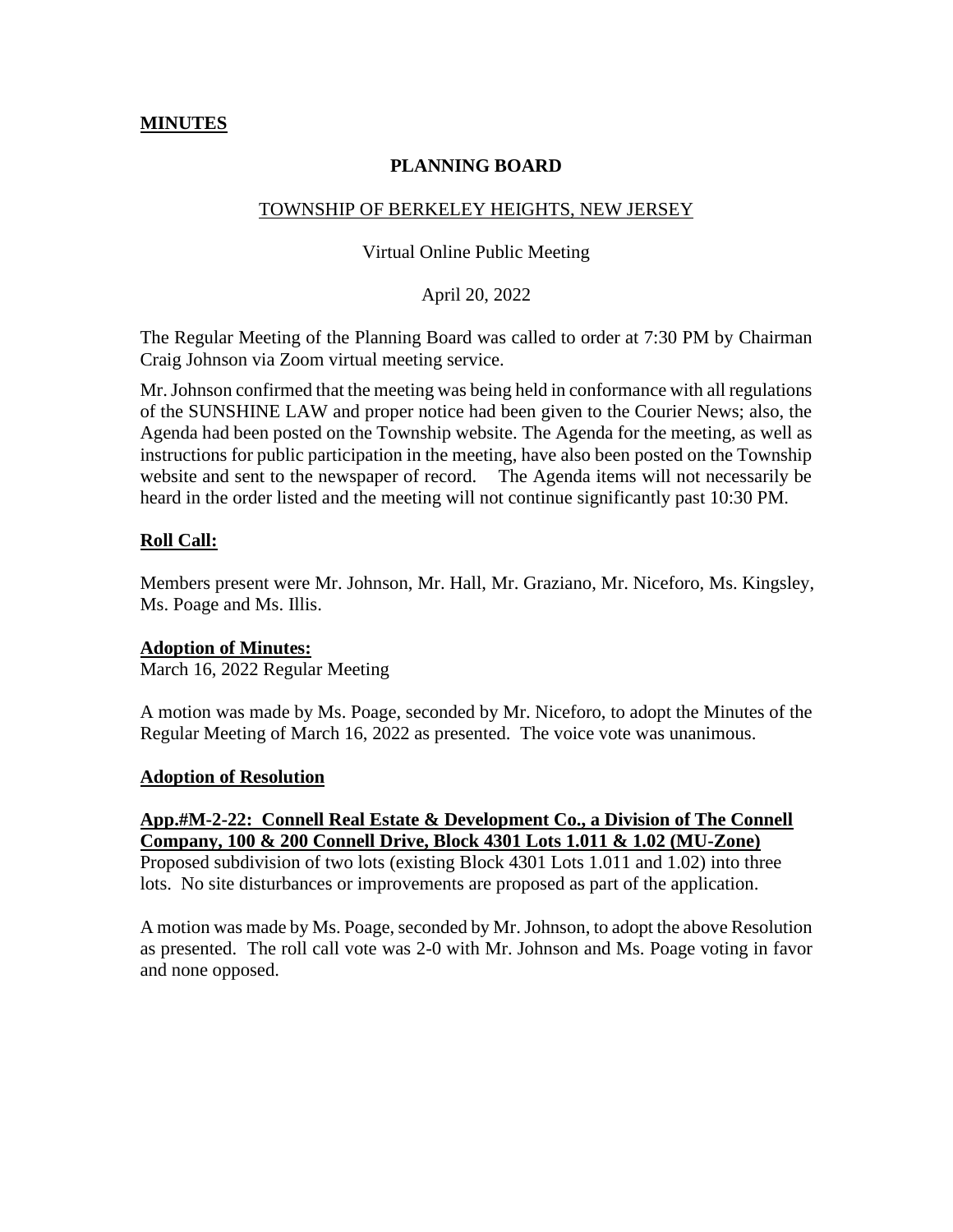## **Application for Review:**

## **CARRIED FROM MARCH 16, 2022 WITH NO FURTHER NOTICE REQUIRED EXCEPT FOR CERTAIN NOTICES NOT PREVIOUSLY MAILED: App.#M-1-22: Profita Development 25 Wilson LLC, 162 Kline Blvd., Block 1902, Lot 1 (R-15 Zone)**

Proposed minor subdivision. The existing parcel would be subdivided to create two new lots (proposed lots 1.01 and 1.02). The existing house would be razed and two new homes constructed. The proposal would require bulk variance relief.

Maria LaSala, attorney for the applicant, stated that the purpose of the subdivision is to eliminate the existing single-family home and garage and subdivide into two lots for construction of two single family dwellings.

Anthony Gallarano, engineer, was sworn, provided his professional and educational background and was accepted as an expert witness. Mr. Gallarano presented Exhibit A-1 – subdivision plan, Exhibit A-2 – aerial photograph, and Exhibit A-3 – colorized rendering of the proposed subdivision. He stated that the existing lot is 25,765 square feet, 123 feet wide and 200 feet deep. The property contains an existing single-family home with garage. Mr. Gallarano stated that the applicant proposes to subdivide the property into two lots of 15,180 square feet and 10,585 square feet. Each of the proposed dwellings will have a two-car garage with driveway.

Mr. Gallarano reviewed the variances being requested including for lot size, front yard setback and lot width.

In response to questions from the Board, Mr. Gallarano stated that the majority of the lots in the neighborhood are about 100' in width, there are some lots that are undersized, but most are closer to 15,000 square feet. There are no variances needed for coverage.

Keenan Hughes, Township Planner, stated that in his review letter variances are identified for lot area, lot width, lot depth and front yard setback.

Thomas Solfaro, Township Engineer, stated that if the subdivision is approved there would be a condition that a full site plan for each individual lot would need to be prepared.

In response to further questions, Mr. Gallarano indicated the location of the trees to be removed.

## **Open to the Public**

The hearing was opened to the public for questions regarding Mr. Gallarano's testimony.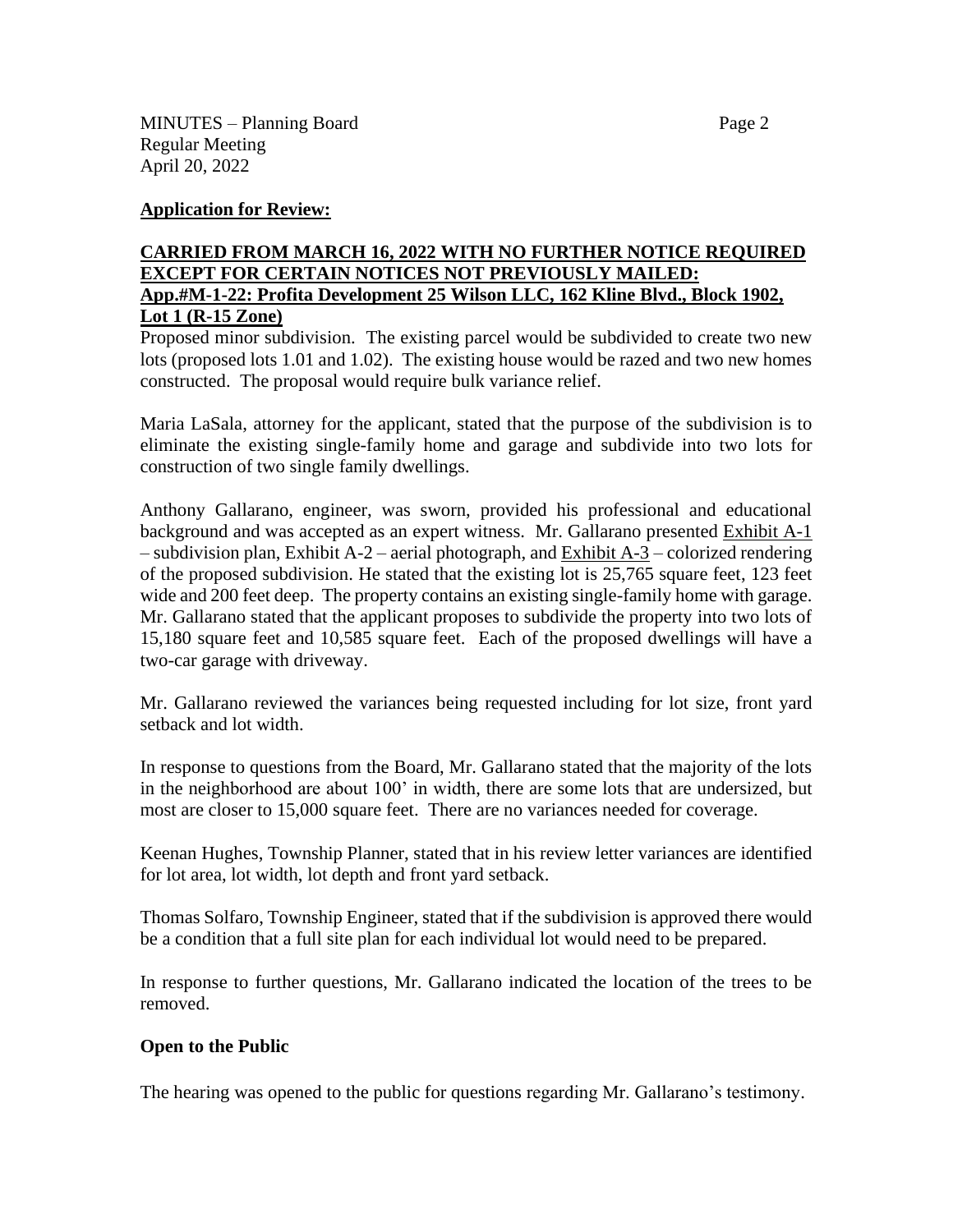MINUTES – Planning Board Page 3 Regular Meeting April 20, 2022

Members of the public including Anthony Cardone, Alicia Meyers, Michael LeBlond, Kevin Ward, Helen Horng, and Richard Mansfield, raised questions regarding how this subdivision would be a benefit or detriment to the neighborhood, whether the notice provided was sufficient, the number of undersized lots and in the neighborhood, and how many other homes in the neighborhood have been granted similar variances.

Mr. Robertson and Ms. LaSala addressed the questions regarding the problems with the notice and how that issue was corrected. Mr. Gallarano indicated on the exhibits the homes in the neighborhood that are not in compliance.

Miguel Martin, architect, was sworn, provided his professional and educational background and was accepted as an expert witness. Mr. Martin presented Exhibits A-4 and  $A-5$  – plans for the proposed dwellings on the subdivided lots and stated that the homes will be 4-bedroom homes of 3,040 and 2,584 square feet. He stated that the proposed homes are modest sized and consistent with homes in the neighborhood. Mr. Martin further stated that a larger home would fit on the property if it is not subdivided.

# **Open to the Public**

The hearing was opened to the public for questions regarding Mr. Martin's testimony.

Members of the public including Michael LeBlond and Richard Mansfield, raised questions regarding French drains in the basement, generators, and the number of homes in the neighborhood less than 2,500 square feet.

Mr. Martin stated that the inclusion of French drains would depend on the water levels and the conditions at the time of construction. He further stated that the applicant has not discussed generators and he does not have the information regarding home sizes less than 2,500 square feet.

Anthony Gallarano was accepted as an expert witness with regard to Planning and stated the opinion that the proposed homes will fit nicely on the subdivided lots and will be more consistent with the neighborhood than a much larger home. He further stated that the homes will be constructed with quality materials and with aesthetically pleasing landscaping. Mr. Gallarano also stated his opinion that the proposed subdivision is an efficient use of the land and the benefits of granting the requested variances outweigh any detriments. There will be no substantial impact on the surrounding area or the ordinance.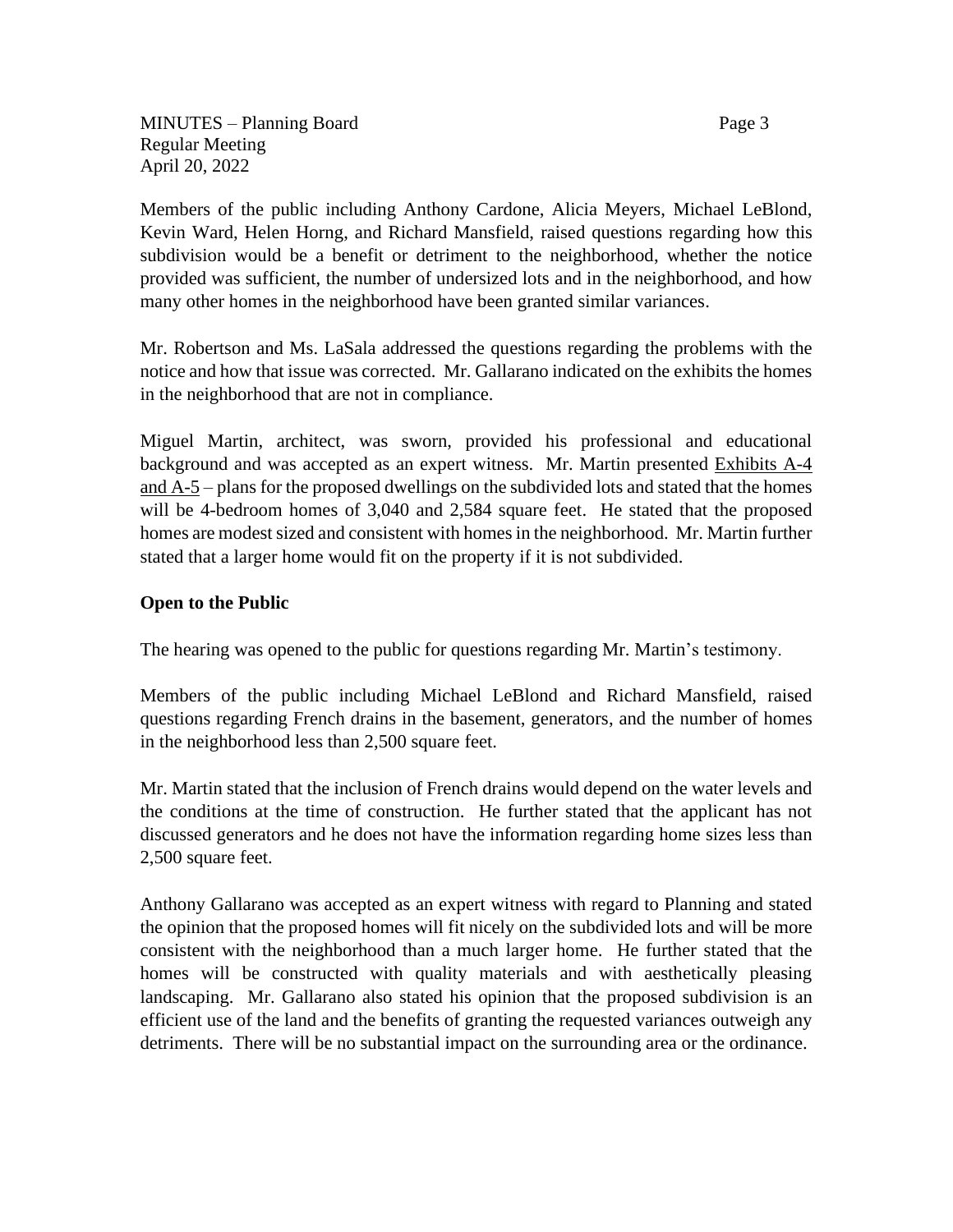MINUTES – Planning Board Page 4 Regular Meeting April 20, 2022

In response to questions from Mr. Hughes and from the Board, Mr. Gallarano stated that although the applicant has not expressed interest in building a 8,000 square foot home he believes such a home could fit on the existing lot and that two homes would fit better with the neighborhood. He indicated the location of lots in the area between 14,000 and 15,000 square feet and stated that there are no 10,000-11,000 square foot lots within 200' of the property.

## **Open to the Public**

The hearing was opened to the public for questions regarding Mr. Gallarano's testimony.

Members of the public including Michael LeBlond, Gary Schmidt, Ronald Weinger and Javier Morales raised questions regarding the ownership of the property, the largest existing home in Berkeley Heights, if it is the applicant's intention to build a large house if the subdivision is denied, whether a large home would be marketable, and the age of the existing home.

Ms. LaSala stated that the applicant is the contract purchaser of the property. She noted that there is very little inventory of houses for sale in Berkeley Heights and the applicant has been approached by many people looking for a home. The applicant has built many homes in Berkeley Heights and the witnesses have presented plans for homes that will be consistent with the neighborhood.

## **Open to the Public**

The hearing was opened to the public for comments regarding the application.

Barbara and Charles Russo, 19 Balmoral Drive, were sworn and expressed their concern with regard to the size of the two proposed new lots, the trees that would have to be removed and the precedent that would be set by approval of the subdivision. They are not in favor of the application and believe it would not benefit the neighborhood.

Anthony Cardone, 42 Balmoral Drive, was sworn and stated that he agrees with Mr. and Mrs. Russo and does not believe the variances are warranted.

Javier Morales, 113 Lawrence Drive, was sworn and stated that approval would set a bad precedent and will change the neighborhood.